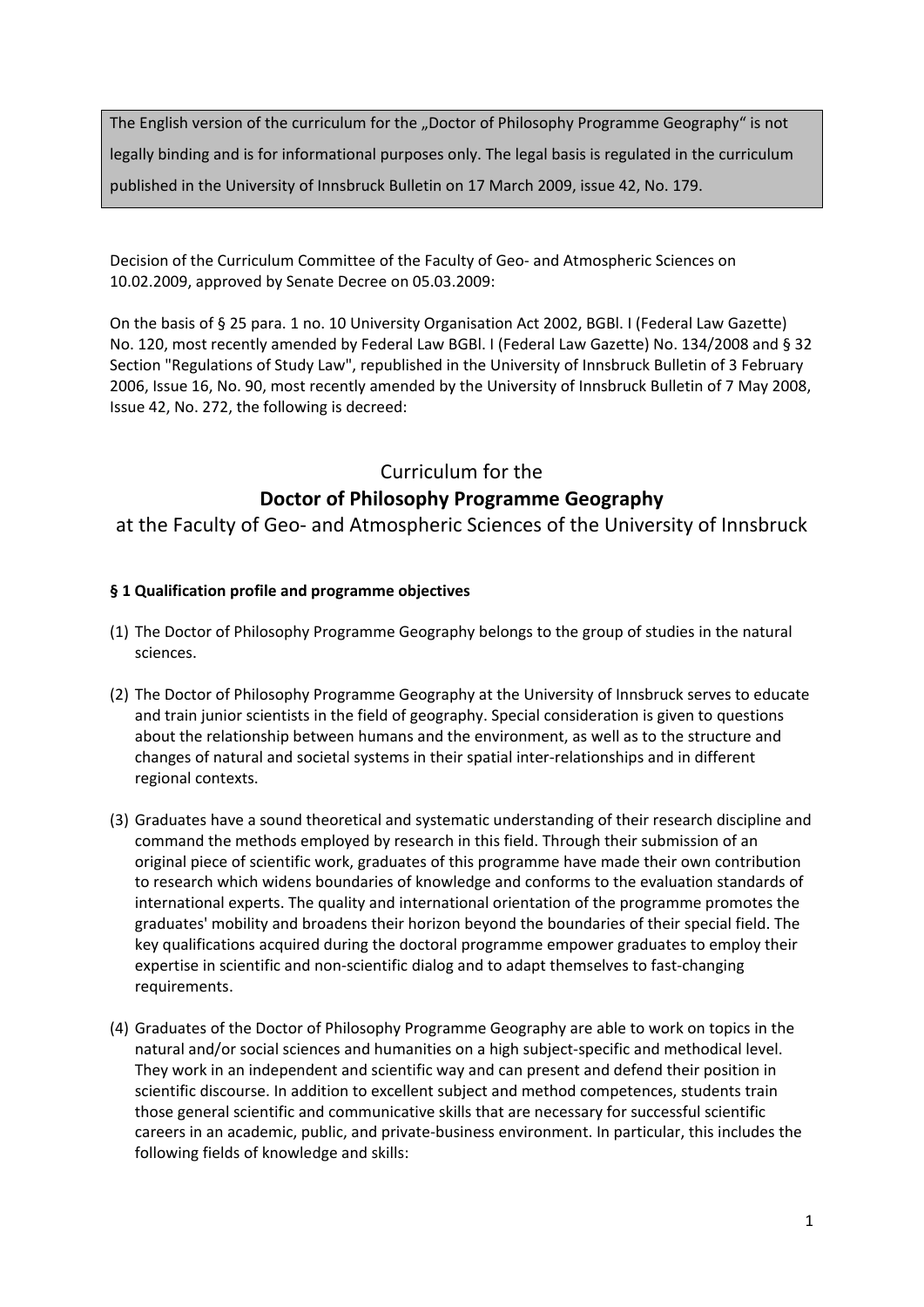#### **1. Knowledge and understanding:**

- comprehensive knowledge of those fields of geography and related disciplines that are relevant for successful work on the dissertation topic
- profound understanding of the significance of global change in natural and societal systems as to its consequences for shaping the future on different spatial scale levels
- profound understanding of societal and spatial developments which are oriented along the principles of sustainability, equally taking into account ecological, economic, social, and socio‐cultural concerns
- profound understanding of the special position of geography as modern human/environmental science at the interface of the natural and social sciences, of theories and methodical approaches

# **2. Practical skills:**

- competence in using methods employed in empirical research for spatial data collection, data analysis and interpretation
- skills to research and critically interpret scientific literature and other information, including the use of data bases relevant in the field

# **3. Communicative skills:**

- independent presentation of scientific results according to the rules of good scientific practice
- skill to explain and critically discuss scientific theories, concepts, and research results in scientific discourse with colleagues, a scientifically competent audience, as well as interested laypeople

## **4. Competences for a career as a scientist:**

- scientifically well-grounded, interdisciplinary and solution-oriented thinking
- comprehensive knowledge of the rules governing good scientific practice
- comprehensive competences to write scientific publications
- competence to compile an application for research funding and knowledge of the pertinent national and international research funding organizations
- understanding ethically relevant issues (e.g. methods of data collection, handling personal data, plagiarism) in scientific practice and knowledge of the pertinent standards and solutions

# **§ 2 Length and scope**

The Doctor of Philosophy Programme Geography takes three years (six semesters). This equals 180 ECTS credits.

## **§ 3 Admission**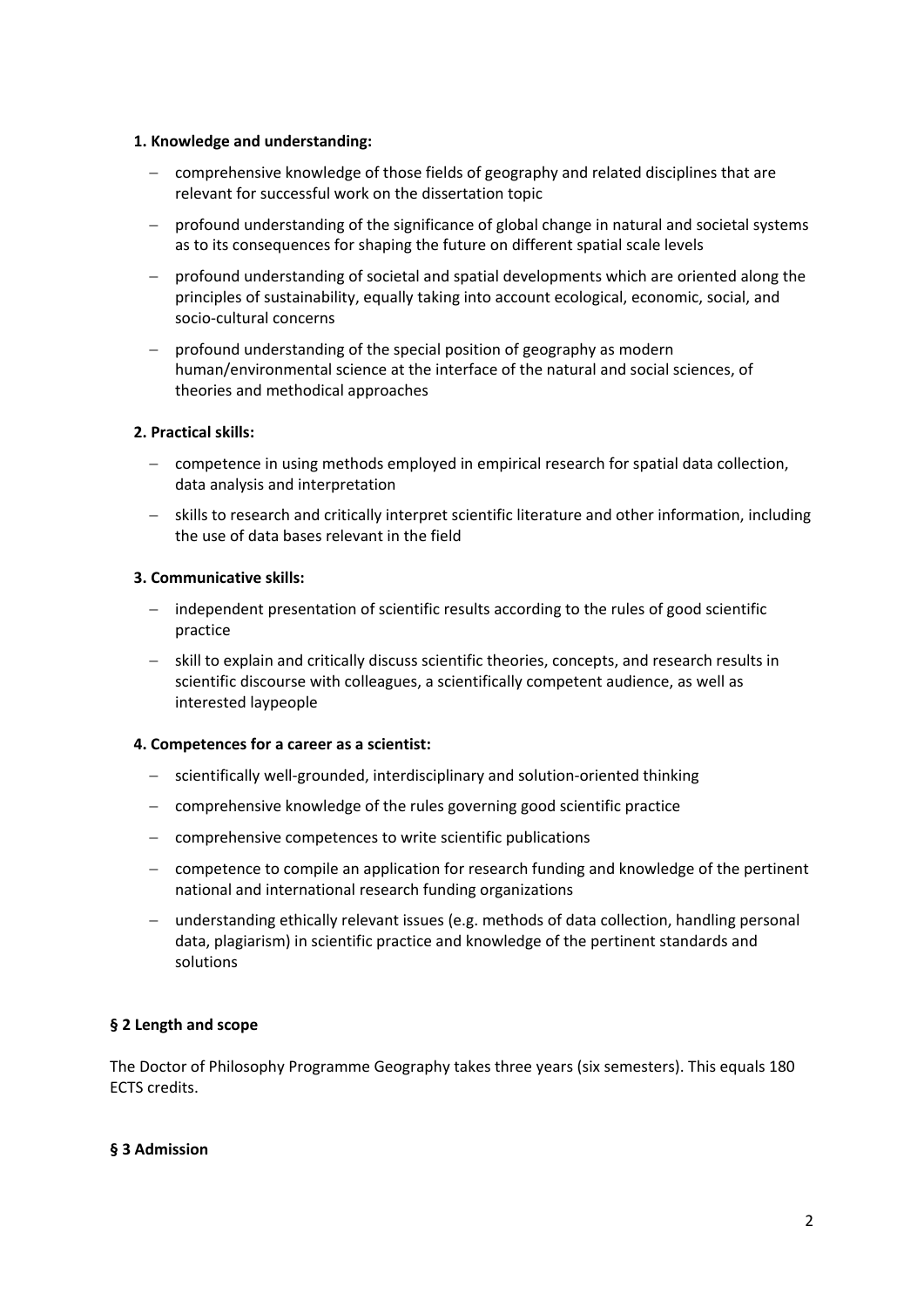- (1) Valid proof of the necessary academic level for admission to the doctoral programme must be provided. This includes proof of completion of relevant diploma or master programmes, of completion of relevant diploma or Magister programmes at a university of applied science or completion of other equivalent studies at an accredited Austrian or non-Austrian post-secondary educational institution. If equivalency is given in principle, and only a few elements are missing for full equivalency, the rector's office is entitled to combine the determination of equivalency with the obligation to pass certain examinations in the course of the doctoral programme.
- (2) Relevant studies are in any case
	- 1. the Diploma Programme Geography completed at the University of Innsbruck,
	- 2. the Academic Teacher Training Programme in the School Subjects Geography and Economic Studies completed at the University of Innsbruck
	- 3. the Master Programme Geography: Global Change Regional Sustainability completed at the University of Innsbruck

# **§ 4 Types of courses and maximum number of students per course**

- (1) **Lectures with practical parts** (VU) are courses with continuous performance assessment which combine lecture and practical parts. Maximum number of participants: 6
- (2) **Seminars** (SE) are courses with continuous performance assessment. Content is conveyed through guided self‐study programmes. Maximum number of participants: 10
- (3) **Conversation classes** (KO) are courses with continuous performance assessment where supervisors and doctoral students develop the concept of the respective dissertation; they analyze and discuss the results of the research progress on an ongoing basis. Maximum number of participants: 3
- (4) **Special courses** (KU) are courses with continuous performance assessment that focus on scientifically well‐grounded training of skills and practical competences or the practical application of scientific knowledge and methods. Maximum number of participants: 10

## **§ 5 Procedure for the allotment of places in courses with a limited number of participants**

Students whose study time will be prolonged if they are not admitted are to be given priority.

## **§ 6 Mandatory and elective modules**

(1) The following modules – equal to 45 ECTS credits – are mandatory:

| $\mathbf{1}$ | <b>Mandatory Module: Scientific Literature on Current</b>                      | Sem.  | <b>ECTS</b> |
|--------------|--------------------------------------------------------------------------------|-------|-------------|
|              | <b>Research Topics</b>                                                         | hours | credits     |
| a            | SE Seminar on Current Research Topics 1                                        | 1     | 2.5         |
| b            | <b>SE Seminar on Current Research Topics 2</b>                                 | 1     | 2.5         |
|              | Total                                                                          | 2     | 5           |
|              | Learning objectives of the module:                                             |       |             |
|              | Joint reading of significant scientific texts is the basis for presenting,     |       |             |
|              | discussing, and critically analyzing selected current topics at the "forefront |       |             |
|              | of research" in geography. Upon successful completion of the module,           |       |             |
|              | students have in-depth insights into central research questions of             |       |             |
|              | geography. They receive theoretical, methodical, and subject-related input     |       |             |
|              | which they can employ for further developing their own research project.       |       |             |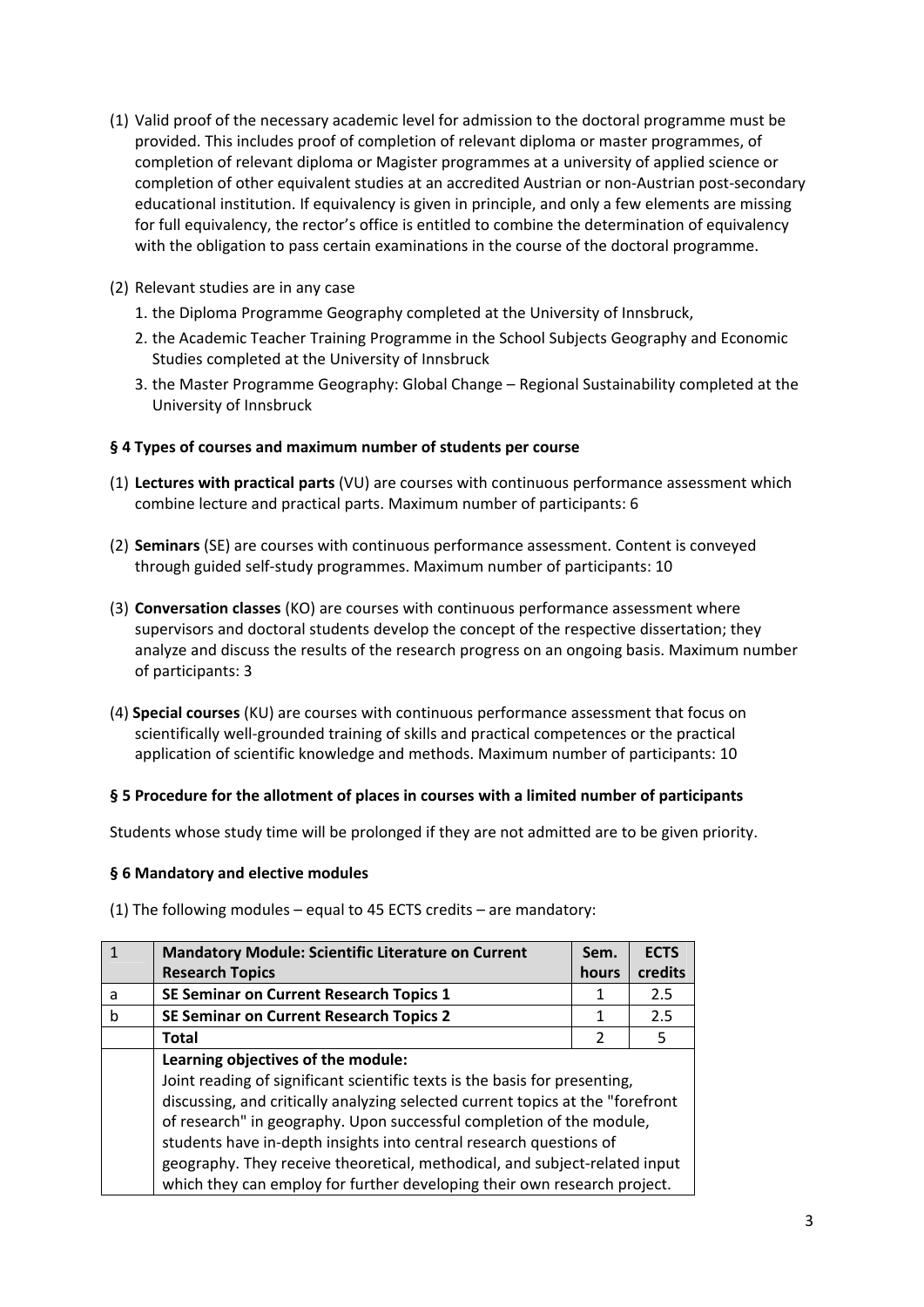| Students also enhance their critical judgment of scientific literature. |
|-------------------------------------------------------------------------|
| Admission requirements: none                                            |

| $\mathfrak{p}$ | <b>Mandatory Module: Concept of Doctoral Thesis</b>                         | Sem.  | <b>ECTS</b> |
|----------------|-----------------------------------------------------------------------------|-------|-------------|
|                |                                                                             | hours | credits     |
|                | KO Conversation Class on the Dissertation Concept;                          | 1     | 2.5         |
|                | <b>Analysis and Discussion of Research Results 1</b>                        |       |             |
|                | KO Conversation Class on the Dissertation Concept;                          | 1     | 2.5         |
|                | <b>Analysis and Discussion of Research Results 2</b>                        |       |             |
|                | KO Conversation Class on the Dissertation Concept;                          | 1     | 2.5         |
|                | <b>Analysis and Discussion of Research Results 3</b>                        |       |             |
|                | KO Conversation Class on the Dissertation Concept;                          | 1     | 2.5         |
|                | <b>Analysis and Discussion of Research Results 4</b>                        |       |             |
|                | <b>Total</b>                                                                | 4     | 10          |
|                | Learning objectives of the module:                                          |       |             |
|                | The module serves to present and critically discuss the students'           |       |             |
|                | dissertation projects. After the successful completion of the project,      |       |             |
|                | students have - in different phases of the research process and in critical |       |             |
|                | discussions with the supervisor of the dissertation project - received      |       |             |
|                | important input on the following: theoretical principles, subject-specific  |       |             |

position, methodical concept, and empirical realization of the research project; this also includes the analysis and interpretation of research results and the way these results are to be processed.

| <b>Admission requirements: none</b> |  |
|-------------------------------------|--|
|-------------------------------------|--|

| ാ | <b>Mandatory Module: Integrative Geography 1</b> | Sem.<br>hours | <b>ECTS</b><br>credits |
|---|--------------------------------------------------|---------------|------------------------|
|   | VU Integrative Geography 1                       |               |                        |
|   | Total                                            |               |                        |
|   | Learning objectives of the module:               |               |                        |

For the subject-specific "Innsbruck" concept of integrative geography the manifold ecological and socio‐economic manifestations and effects of global change and their consequences for sustainable development in a regional context play a central role. The module serves to critically discuss and develop these questions; this takes place in the regular meetings of the research center "Global Change – Regional Sustainability". After the successful completion of the module, students have comprehensive and detailed insights into the basic questions of an integrative understanding of geography. This puts them in a position to critically reflect on and position their own research project in scientific discourse. **Admission requirements:** none

| <b>Mandatory Module: University Course 1</b>                                                                                                                                                                                                                                                                                                         | Sem.<br>hours | <b>ECTS</b><br>credits |
|------------------------------------------------------------------------------------------------------------------------------------------------------------------------------------------------------------------------------------------------------------------------------------------------------------------------------------------------------|---------------|------------------------|
| KU Course on Special Topics in Geography 1                                                                                                                                                                                                                                                                                                           |               | 5                      |
| Total                                                                                                                                                                                                                                                                                                                                                | 2             | 5                      |
| Learning objectives of the module:<br>The module requires the students' active participation in a special course<br>on a topic relevant for their research project. Through the - potentially<br>inter-disciplinary - discussion of significant questions with renowned<br>Austrian and international scientists and through continuing education in |               |                        |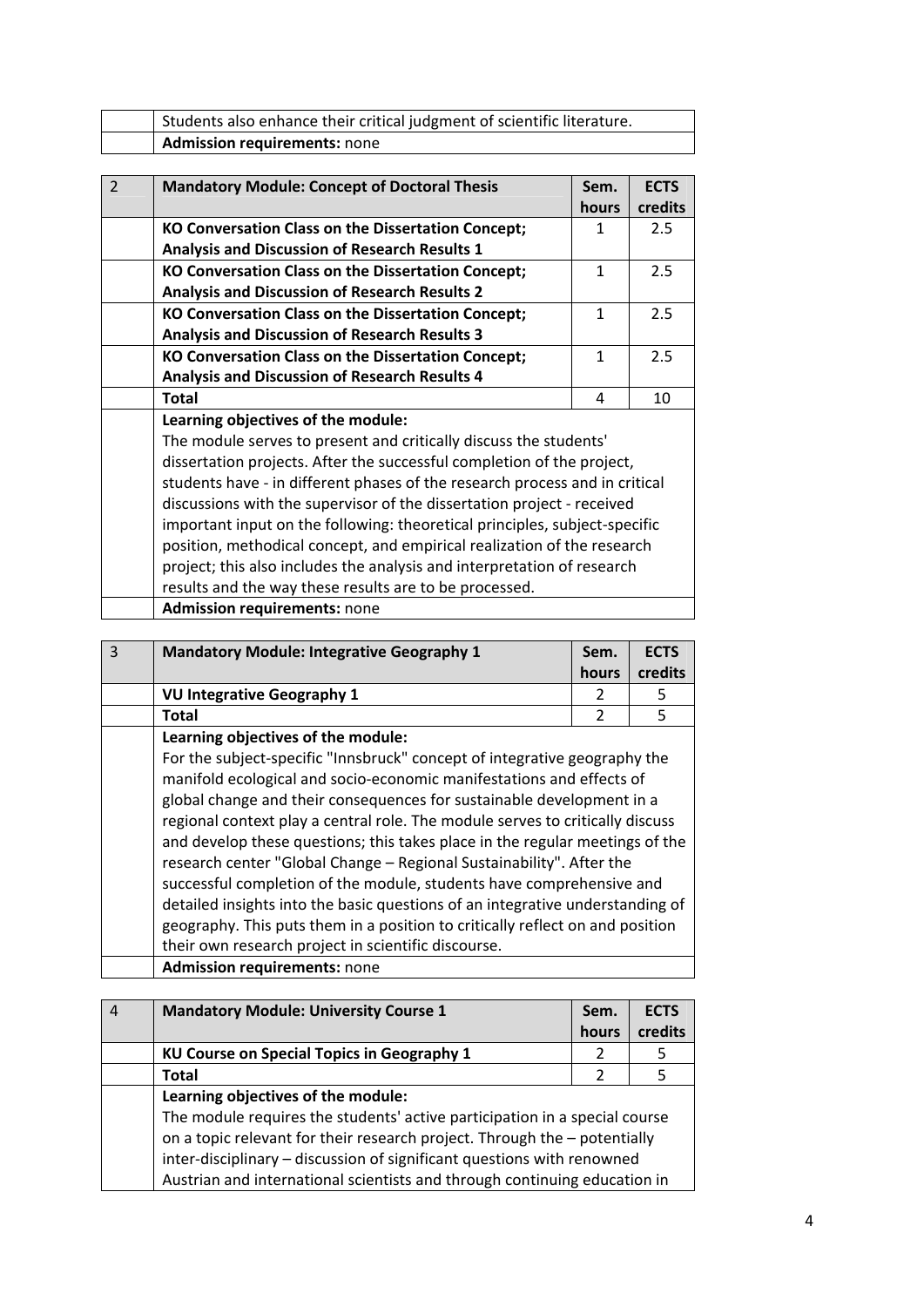| <b>Admission requirements: none</b>                                            |
|--------------------------------------------------------------------------------|
| school.                                                                        |
| This course can be completed by participating in a university summer           |
| subject-related input for positioning their own research project in the field. |
| the area of advanced working techniques, students receive significant          |

| $\overline{5}$ | <b>Mandatory module: Active Participation at a Scientific</b>                | Sem.         | <b>ECTS</b> |
|----------------|------------------------------------------------------------------------------|--------------|-------------|
|                | Conference 1                                                                 | <b>hours</b> | credits     |
| a              | Active participation in international scientific discourse at                |              | 5           |
|                | a conference or workshop 1                                                   |              |             |
| b              | Active participation in international scientific discourse at                |              | 5           |
|                | a conference or a workshop 2                                                 |              |             |
|                | <b>Total</b>                                                                 |              | 10          |
|                | Learning objectives of the module:                                           |              |             |
|                | The module focuses on the presentation of the student's research results,    |              |             |
|                | as a rule in international forums. Corresponding to scientific culture,      |              |             |
|                | students learn to expose their research to criticism in subject-specific and |              |             |
|                | interdisciplinary dialog and, as a consequence, are able to position,        |              |             |
|                | analyze, and evaluate their research results in a self-critical manner.      |              |             |
|                | <b>Admission requirements: none</b>                                          |              |             |

| 6 | <b>Mandatory Module: Generic Skills</b>                                   | Sem.  | <b>ECTS</b> |
|---|---------------------------------------------------------------------------|-------|-------------|
|   |                                                                           | hours | credits     |
|   | Courses, as defined in the dissertation agreement, equal                  |       | 5           |
|   | to 5 ECTS credits must be completed. Additionally,                        |       |             |
|   | courses are offered which develop didactic skills and                     |       |             |
|   | competences for subsequent knowledge transfer of the                      |       |             |
|   | field. Completion of one course from the field of                         |       |             |
|   | "Equality and Gender" is recommended. Suitable options                    |       |             |
|   | are marked in the course catalog.                                         |       |             |
|   | Total                                                                     |       | 5           |
|   | Learning objectives of the module:                                        |       |             |
|   | After the successful completion of this module, students command          |       |             |
|   | advanced theoretical and practical knowledge, skills and competences in   |       |             |
|   | selected disciplines, as well as methods and general skills which empower |       |             |
|   | them to pursue independent scientific work and help them succeed in their |       |             |
|   | future careers.                                                           |       |             |
|   | <b>Admission requirements: none</b>                                       |       |             |

| <b>Mandatory Module: Doctoral Thesis Defense</b>                              | Sem.  | <b>ECTS</b> |
|-------------------------------------------------------------------------------|-------|-------------|
|                                                                               | hours | credits     |
| Final oral dissertation defense before an examination                         |       | 5           |
| board                                                                         |       |             |
| <b>Total</b>                                                                  |       | 5           |
| Learning objectives of the module:                                            |       |             |
| Presentation, reflection on, and analysis of the dissertation results in the  |       |             |
| overall context of the doctoral programme; the focus is on summarizing        |       |             |
| and explaining results of the research project, on presenting the increase in |       |             |
| knowledge for the discipline, on demonstrating evaluation and method          |       |             |
| competences, as well as on presenting the results.                            |       |             |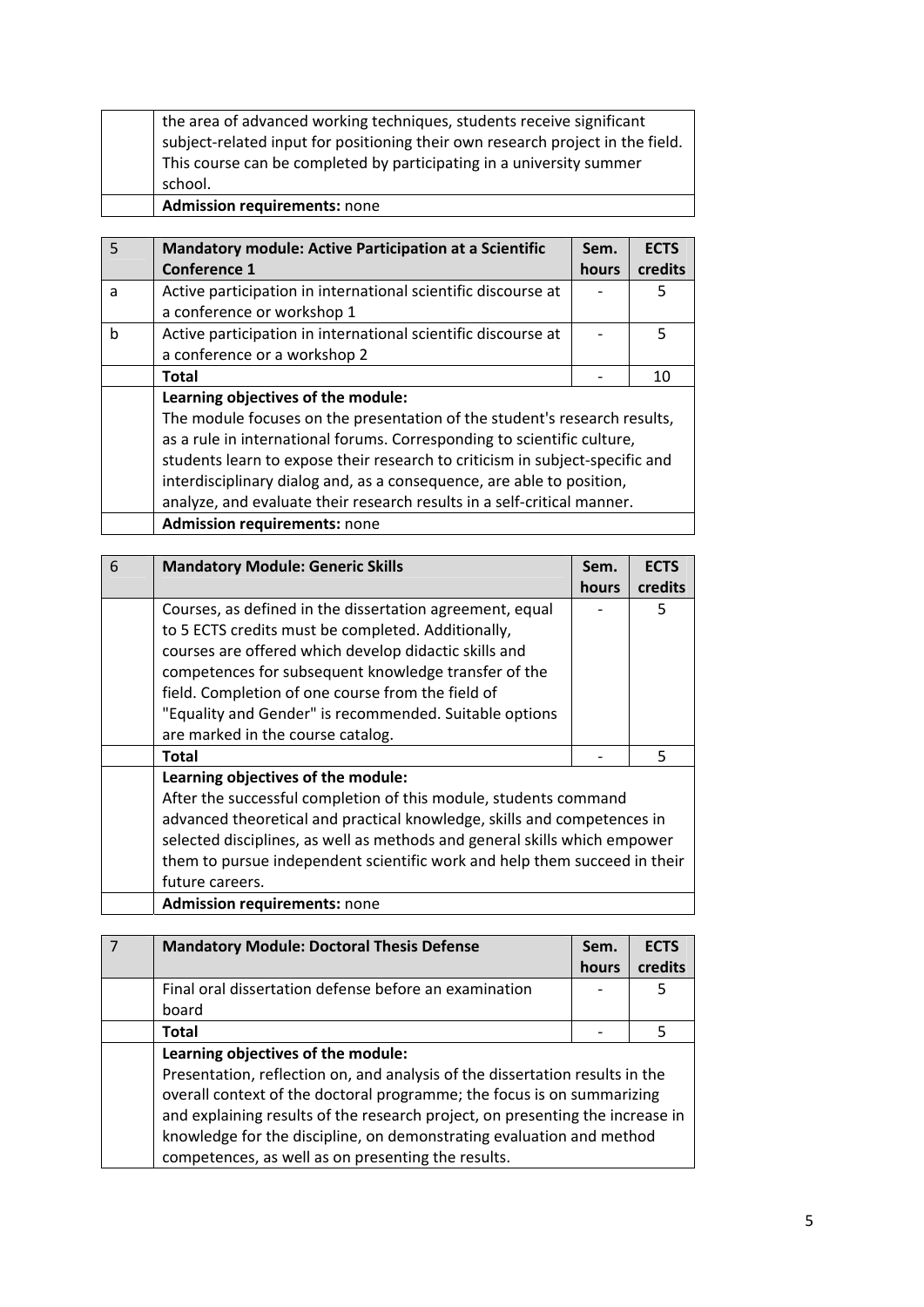|  | <b>Admission requirements:</b> positive completion of all other modules and |
|--|-----------------------------------------------------------------------------|
|  | positive evaluation of the dissertation                                     |

(2) Elective modules equal to 15 ECTS credits have to be completed:

|   | <b>Elective Module: Advanced Scientific Literature on</b>                      | Sem.           | <b>ECTS</b> |
|---|--------------------------------------------------------------------------------|----------------|-------------|
|   | <b>Current Research Topics</b>                                                 | <b>hours</b>   | credits     |
| a | SE Seminar on Current Research Topics 3                                        | 1              | 2.5         |
| b | <b>SE Seminar on Current Research Topics 4</b>                                 | 1              | 2.5         |
|   | <b>Total</b>                                                                   | $\overline{2}$ | 5           |
|   | Learning objectives of the module:                                             |                |             |
|   | The module serves to present, discuss, and critically analyze selected         |                |             |
|   | current topics at the "forefront of research" in geography on the basis of     |                |             |
|   | joint work on significant scientific texts. After the successful completion of |                |             |
|   | the module, students have in-depth insights into central research questions    |                |             |
|   | of geography. They receive theoretical, methodical, and subject-related        |                |             |
|   | input which they can employ for the further development of their own           |                |             |
|   | research project; they also enhance their critical judgment of scientific      |                |             |
|   | literature.                                                                    |                |             |
|   | <b>Admission requirements: none</b>                                            |                |             |

| $\mathcal{P}$ | Elective Module: In-Depth Scientific Literature on                                                                                                                                                                                                                                                                                                                                                                                                                                                                                                                   | Sem.           | <b>ECTS</b> |
|---------------|----------------------------------------------------------------------------------------------------------------------------------------------------------------------------------------------------------------------------------------------------------------------------------------------------------------------------------------------------------------------------------------------------------------------------------------------------------------------------------------------------------------------------------------------------------------------|----------------|-------------|
|               | <b>Current Research Topics</b>                                                                                                                                                                                                                                                                                                                                                                                                                                                                                                                                       | hours          | credits     |
| a             | <b>SE Seminar on Current Research Topics 5</b>                                                                                                                                                                                                                                                                                                                                                                                                                                                                                                                       | 1              | 2.5         |
| h             | SE Seminar on Current Research Topics 6                                                                                                                                                                                                                                                                                                                                                                                                                                                                                                                              | 1              | 2.5         |
|               | <b>Total</b>                                                                                                                                                                                                                                                                                                                                                                                                                                                                                                                                                         | $\overline{2}$ | 5           |
|               | Learning objectives of the module:                                                                                                                                                                                                                                                                                                                                                                                                                                                                                                                                   |                |             |
|               | The module serves to present, discuss, and critically analyze selected<br>current topics at the "forefront of research" in geography on the basis of<br>joint work on significant scientific texts. After the successful completion of<br>the module, students have in-depth insights into central research questions<br>of geography. They receive theoretical, methodical, and subject-related<br>input which they can employ for the further development of their own<br>research project; they also enhance their critical judgment of scientific<br>literature. |                |             |
|               | <b>Admission requirements: none</b>                                                                                                                                                                                                                                                                                                                                                                                                                                                                                                                                  |                |             |

| $\mathbf{R}$ | <b>Elective Module: Supervision Dialogue of Doctoral</b> | Sem.  | <b>ECTS</b> |
|--------------|----------------------------------------------------------|-------|-------------|
|              | <b>Thesis</b>                                            | hours | credits     |
| a            | KO Conversation class on the progress of the             |       | 2.5         |
|              | dissertation with analysis and discussion of research    |       |             |
|              | results 1                                                |       |             |
|              | KO Conversation class on the progress of the             |       | 2.5         |
|              | dissertation with analysis and discussion of research    |       |             |
|              | results 2                                                |       |             |
|              | Total                                                    |       |             |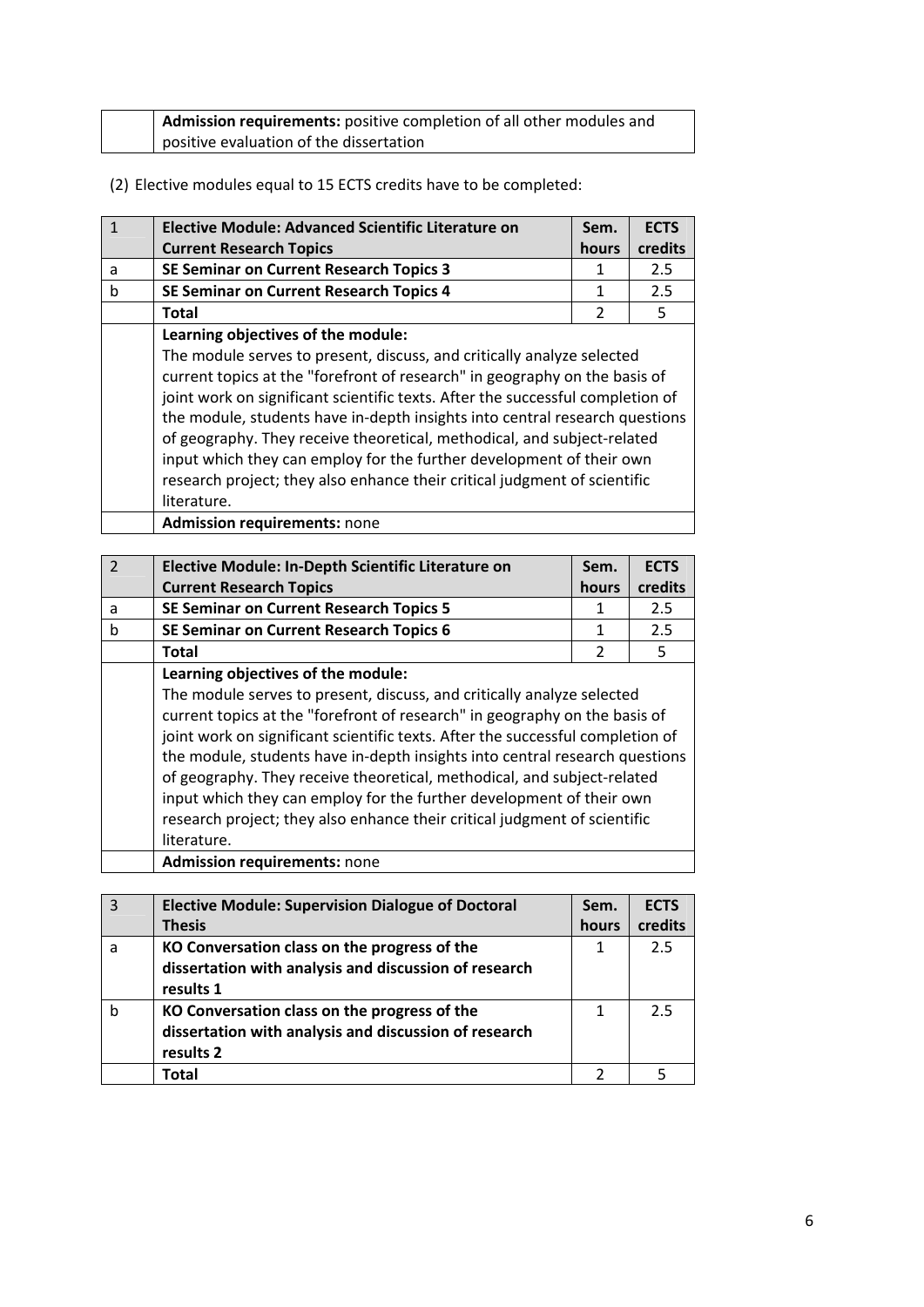# **Learning objectives of the module:**

The module serves to present and critically discuss the students' dissertation progress. After the successful completion of the module, students have ‐ in different phases of the research process and in critical discussion with the dissertation supervisor ‐ received important input on the following: theoretical principles, subject‐specific position, methodical concept, and empirical realization of the research project; this also includes the analysis and interpretation of research results and the way these results are to be processed.

**Admission requirements:** none

| $\overline{4}$ | <b>Elective Module: Integrative Geography 2</b>                                                                                                               | Sem.  | <b>ECTS</b> |
|----------------|---------------------------------------------------------------------------------------------------------------------------------------------------------------|-------|-------------|
|                |                                                                                                                                                               | hours | credits     |
|                | <b>VU Integrative Geography 2</b>                                                                                                                             |       | 5           |
|                | Total                                                                                                                                                         | 2     | 5           |
|                | Learning objectives of the module:                                                                                                                            |       |             |
|                | For the subject-specific "Innsbruck" concept of integrative geography the                                                                                     |       |             |
|                | manifold ecological and socio-economic manifestations and effects of                                                                                          |       |             |
|                | global change and their consequences for sustainable development in a                                                                                         |       |             |
|                | regional context play a central role. The module serves to critically discuss<br>and develop these questions; this takes place in the regular meetings of the |       |             |
|                |                                                                                                                                                               |       |             |
|                | research center "Global Change - Regional Sustainability". After the                                                                                          |       |             |
|                | successful completion of the module, students have comprehensive and                                                                                          |       |             |
|                | detailed insights into the basic questions of an integrative understanding of                                                                                 |       |             |
|                | geography. This puts them in a position to critically reflect on and position                                                                                 |       |             |
|                | their own research project in scientific discourse.                                                                                                           |       |             |
|                | <b>Admission requirements: none</b>                                                                                                                           |       |             |

| $\overline{5}$ | <b>Mandatory Module: University Course 2</b>                                   | Sem.           | <b>ECTS</b> |
|----------------|--------------------------------------------------------------------------------|----------------|-------------|
|                |                                                                                | hours          | credits     |
|                | KU Course on Special Topics in Geography 2                                     | $\mathcal{P}$  | 5           |
|                | Total                                                                          | $\mathfrak{p}$ | 5           |
|                | Learning objectives of the module:                                             |                |             |
|                | The module requires the students' active participation in a special course     |                |             |
|                | on a topic relevant for their research project. Through the - potentially      |                |             |
|                | inter-disciplinary - discussion of significant questions with renowned         |                |             |
|                | Austrian and international scientists and through continuing education in      |                |             |
|                | the area of advanced working techniques, students receive significant          |                |             |
|                | subject-related input for positioning their own research project in the field. |                |             |
|                | This course can be completed by participating in a university summer           |                |             |
|                | school.                                                                        |                |             |
|                | <b>Admission requirements: none</b>                                            |                |             |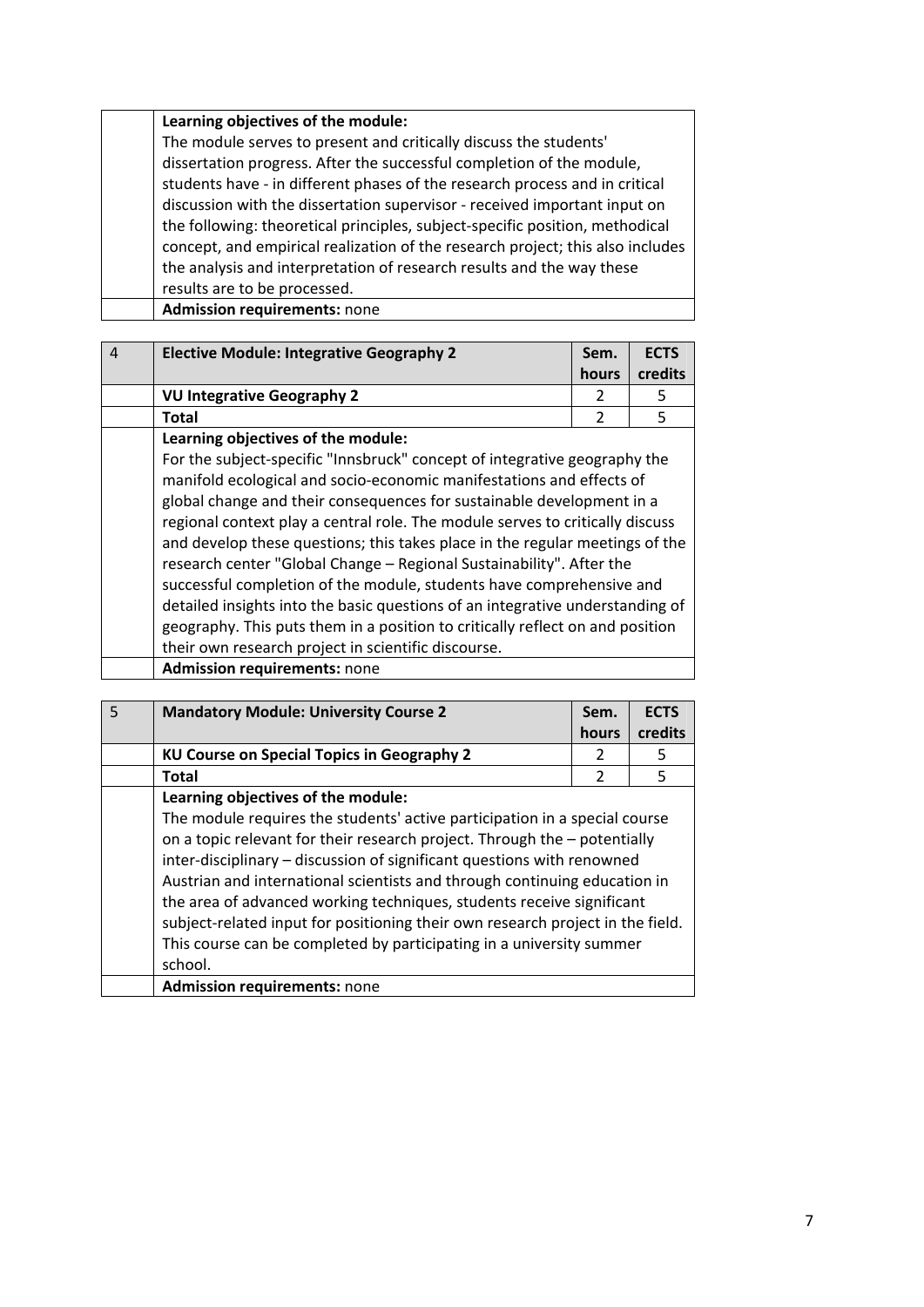| 6 | <b>Elective Module: Participation at a Scientific Conference</b>                                                                                                                                                                                                                                                                                                                                                                                                                                                               | Sem.  | <b>ECTS</b> |
|---|--------------------------------------------------------------------------------------------------------------------------------------------------------------------------------------------------------------------------------------------------------------------------------------------------------------------------------------------------------------------------------------------------------------------------------------------------------------------------------------------------------------------------------|-------|-------------|
|   | 2                                                                                                                                                                                                                                                                                                                                                                                                                                                                                                                              | hours | credits     |
|   | Active participation in international scientific discourse                                                                                                                                                                                                                                                                                                                                                                                                                                                                     |       | 5           |
|   | at a conference or workshop 3                                                                                                                                                                                                                                                                                                                                                                                                                                                                                                  |       |             |
|   | <b>Total</b>                                                                                                                                                                                                                                                                                                                                                                                                                                                                                                                   |       | 5           |
|   | Learning objectives of the module:<br>The module focuses on the presentation of the students' research results,<br>as a rule in international forums. Corresponding to scientific culture,<br>students learn to expose their research to criticism in subject-specific and<br>interdisciplinary dialog and, as a consequence, are able to position,<br>analyze, and evaluate their research results in a self-critical manner. In the<br>process, they achieve an enhanced awareness of their own strengths and<br>weaknesses. |       |             |
|   | <b>Admission requirements: none</b>                                                                                                                                                                                                                                                                                                                                                                                                                                                                                            |       |             |

| $\overline{7}$ | <b>Elective Module: Participation at a Scientific Conference</b>               | Sem.  | <b>ECTS</b> |
|----------------|--------------------------------------------------------------------------------|-------|-------------|
|                | 3                                                                              | hours | credits     |
|                | Active participation in international scientific discourse                     |       | 5           |
|                | at a conference or workshop 4                                                  |       |             |
|                | <b>Total</b>                                                                   |       | 5           |
|                | Learning objectives of the module:                                             |       |             |
|                | The module focuses on the presentation of the students' research results,      |       |             |
|                | as a rule in international forums. Corresponding to scientific culture,        |       |             |
|                | students learn to expose their research to criticism in subject-specific and   |       |             |
|                | interdisciplinary dialog and, as a consequence, are able to position,          |       |             |
|                | analyze, and evaluate their research results in a self-critical manner. In the |       |             |
|                | process, they achieve an enhanced awareness of their own strengths and         |       |             |
|                | weaknesses. Moreover, students make significant contacts for their             |       |             |
|                | research project, gain experience in applying for research funding, and        |       |             |
|                | acquire basic skills in research management.                                   |       |             |
|                | <b>Admission requirements: none</b>                                            |       |             |

| 8 | <b>Elective Module: Scientific Basics/Core Skills of the</b>              | Sem.  | <b>ECTS</b> |
|---|---------------------------------------------------------------------------|-------|-------------|
|   | <b>Thesis Topic</b>                                                       | hours | credits     |
|   | Courses, as defined in the dissertation agreement, equal                  |       | 15          |
|   | to 15 ECTS credits must be completed to develop the                       |       |             |
|   | scientific basis/core competences for the dissertation                    |       |             |
|   | topic.                                                                    |       |             |
|   | <b>Total</b>                                                              |       | 15          |
|   | Learning objectives of the module:                                        |       |             |
|   | After the successful completion of this module, students possess the high |       |             |
|   | level of interdisciplinary knowledge necessary for working on the         |       |             |
|   | dissertation.                                                             |       |             |
|   | <b>Admission requirements: none</b>                                       |       |             |

# **§ 7 Dissertation**

(1) In the course of the Doctor of Philosophy Programme Geography, a dissertation has to be written, which equals 120 ECTS credits. The dissertation is a piece of scientific work in a special